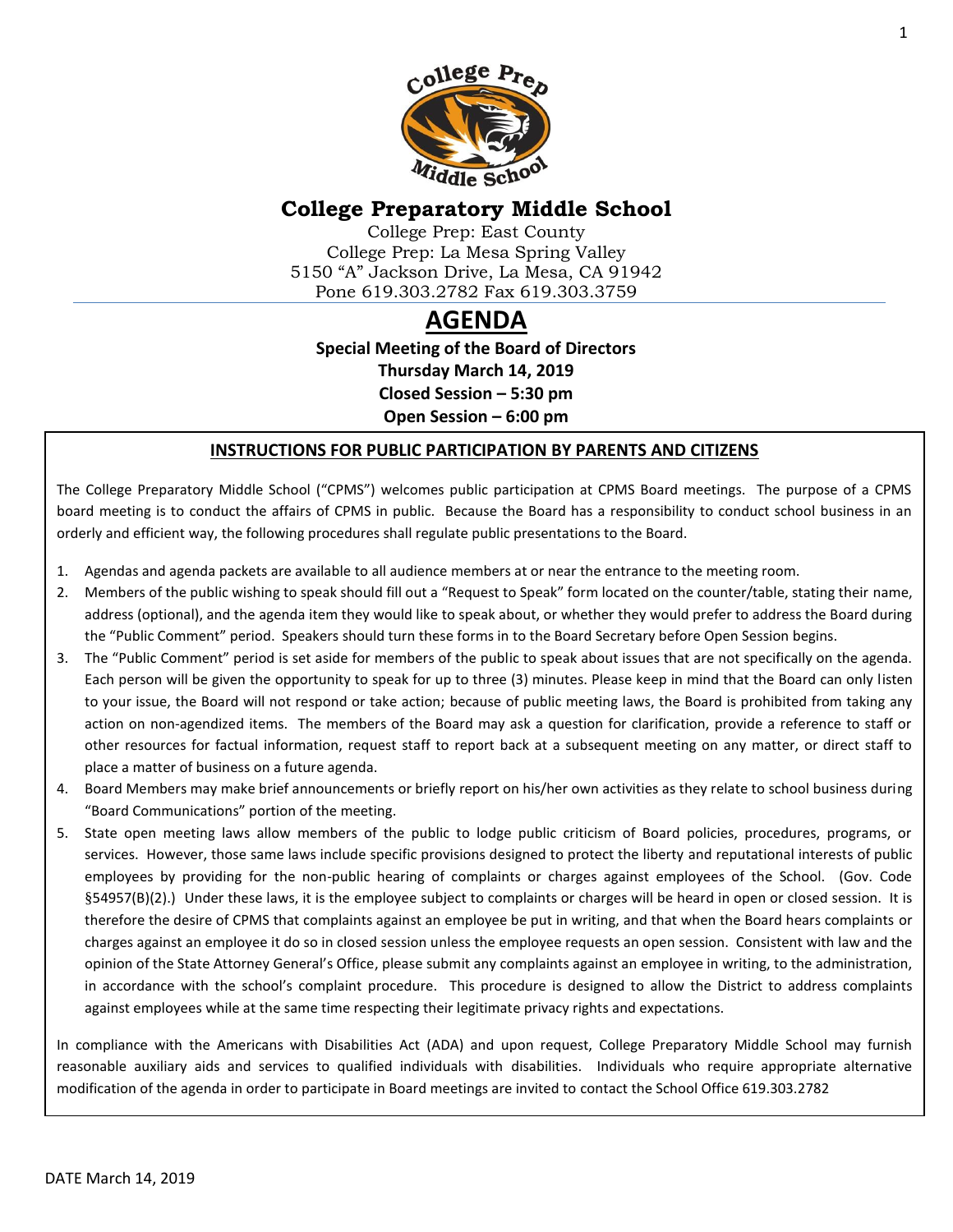## **I. PRELIMINARY**

## **A. Call to Order**

The meeting was called to order by President Meitchik at \_\_\_\_\_ p.m.

## **B. Roll Call**

|                | Present | Absent | Arrived Late | Departed Early |
|----------------|---------|--------|--------------|----------------|
| Corey Meitchik |         |        |              |                |
| Alex Brizolis  |         |        |              |                |
| Lisa Dietrich  |         |        |              |                |
| Kathy Kinsella |         |        |              |                |
| Garth Hebbler  |         |        |              |                |

## **II. CLOSED SESSION (College Prep Staff Lounge)**

## **III. RECONVENE TO OPEN SESSION (Estimated start time 6:00 pm)**

Depending upon completion of Closed Session items, the Board intends to convene in Open Session at 6:00 pm to conduct the remainder of the meeting, reserving the right to return to Closed Session at any time.

**A. Pledge of Allegiance**

## **B. Report on Potential Action from Closed Session**

#### **C. Approval of Previous Minutes**

Motion by: \_\_\_\_\_\_\_\_\_\_\_\_\_\_\_\_\_\_\_\_\_ Seconded by: \_\_\_\_\_\_\_\_\_\_\_\_\_\_\_\_\_\_\_ Vote:

|                | Yes/Aye | No/Nay | Abstain |
|----------------|---------|--------|---------|
| Corey Meitchik |         |        |         |
| Alex Brizolis  |         |        |         |
| Lisa Dietrich  |         |        |         |
| Kathy Kinsella |         |        |         |
| Garth Hebbler  |         |        |         |

## **D. Approval of Board Agenda**

| Motion by: $\overline{\phantom{a}}$ |  |
|-------------------------------------|--|
| Seconded by: _                      |  |
| Vote:                               |  |

|                | Yes/Aye | No/Nay | Abstain |
|----------------|---------|--------|---------|
| Corey Meitchik |         |        |         |
| Alex Brizolis  |         |        |         |
| Lisa Dietrich  |         |        |         |
| Kathy Kinsella |         |        |         |
| Garth Hebbler  |         |        |         |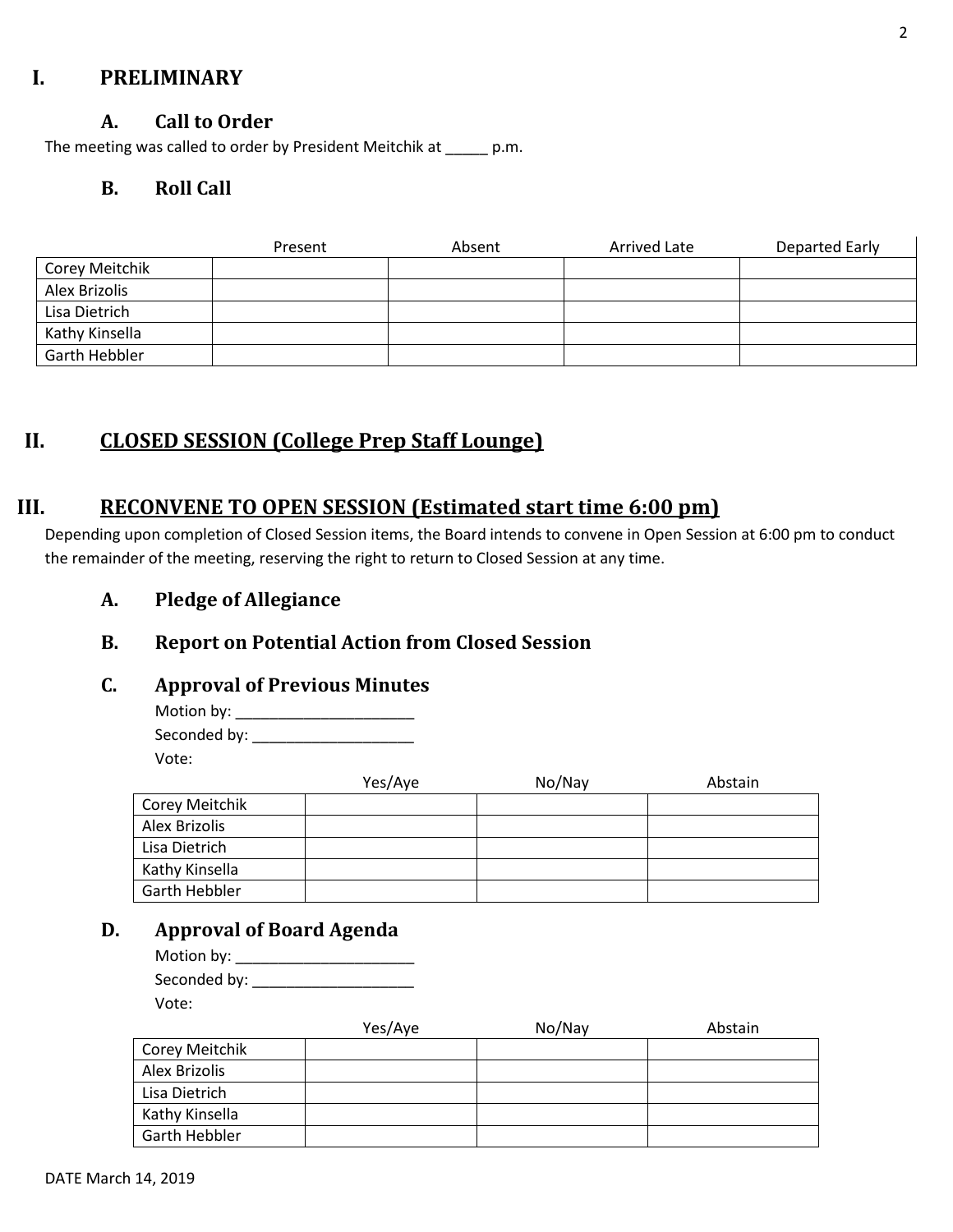## **IV. COMMUNICATIONS**

#### **A. Public Comment Period**

Public comment on items not listed on the Agenda. Maximum time three (3) minutes.

#### **B. Board Communications/ Announcements**

Governing Board members make brief announcements or briefly report on his/her own activities as they may relate to school business.

#### **C. Staff Reports**

1. Director's Report: Director will provide announcements and general report

## **V. INFORMATIONAL/ACTION ITEMS**

- **A. GENERAL FUNCTIONS – No items at this time**
- **B. PUPIL SERVICES- No items at this time**
- **C. PERSONNEL SERVICES- No items at this time**
- **D. FINANCIAL AND BUSINESS**
	- *1. Informational: Budget Update Presentation by Jim Weber, Charter Impact*
	- *2. Approve second interim report CPMS-LMSV*

Motion by: \_\_\_\_\_\_\_\_\_\_\_\_\_\_\_\_\_\_\_ Seconded by: \_\_\_\_\_\_\_\_\_\_\_\_\_\_

Vote:

|                | Yes/Aye | No/Nay | Abstain |
|----------------|---------|--------|---------|
| Corey Meitchik |         |        |         |
| Alex Brizolis  |         |        |         |
| Lisa Dietrich  |         |        |         |
| Kathy Kinsella |         |        |         |
| Garth Hebbler  |         |        |         |

*3. Select/Approve auditor contract*

Motion by: \_\_\_\_\_\_\_\_\_\_\_\_\_\_\_\_ Seconded by: Vote:

|                       | Yes/Aye | No/Nay | Abstain |
|-----------------------|---------|--------|---------|
| <b>Corey Meitchik</b> |         |        |         |
| Alex Brizolis         |         |        |         |
| Lisa Dietrich         |         |        |         |
| Kathy Kinsella        |         |        |         |
| <b>Garth Hebbler</b>  |         |        |         |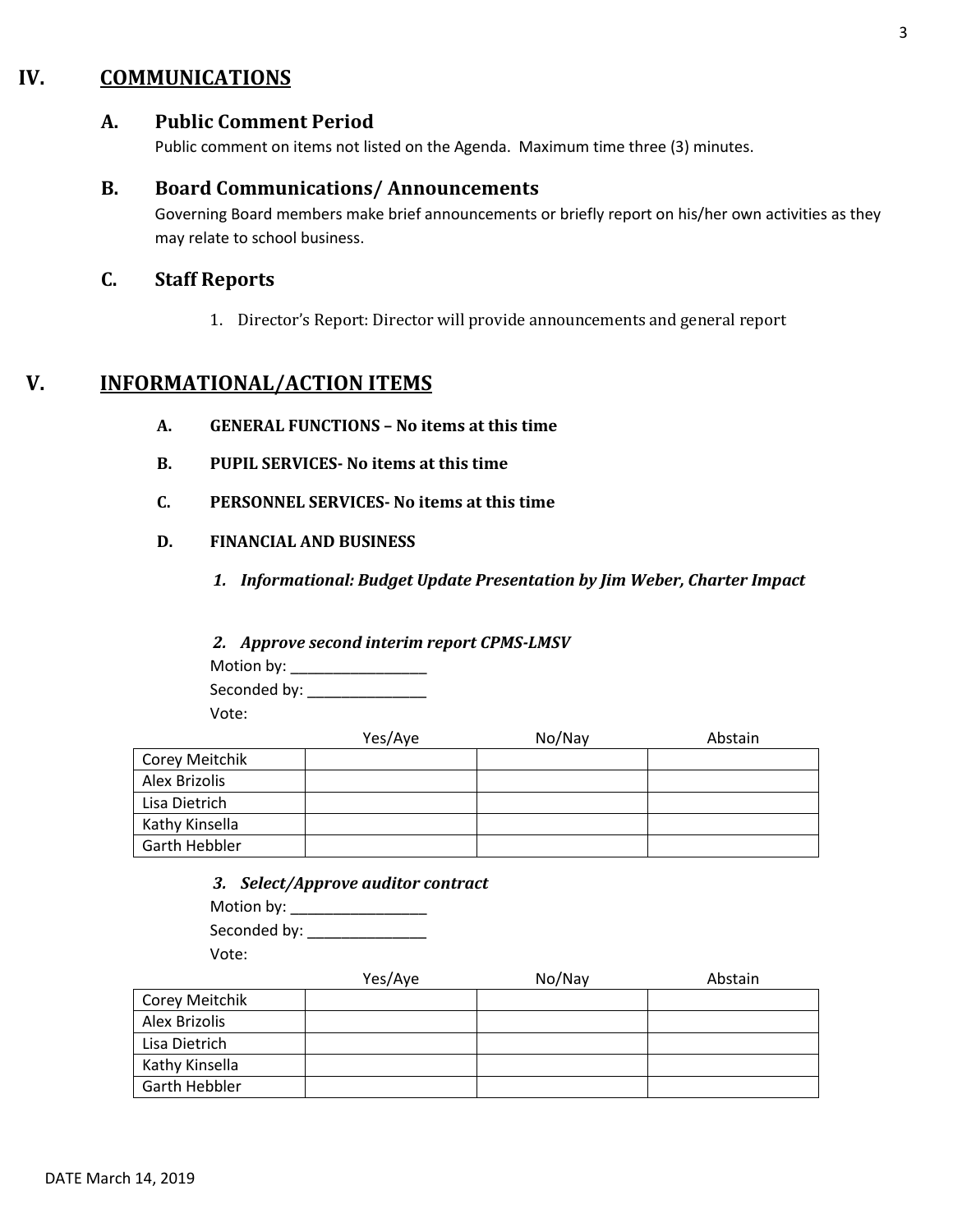|              | 4. Accept financial audit 2017-2018 |       |
|--------------|-------------------------------------|-------|
| Motion by:   |                                     |       |
| Seconded by: |                                     |       |
| Vote:        |                                     |       |
|              | Yes/Aye                             | No/Na |
| Meitchik     |                                     |       |

|                | Yes/Aye | No/Nay | Abstain |
|----------------|---------|--------|---------|
| Corey Meitchik |         |        |         |
| Alex Brizolis  |         |        |         |
| Lisa Dietrich  |         |        |         |
| Kathy Kinsella |         |        |         |
| Garth Hebbler  |         |        |         |

| <b>5.</b> Adopt updated Fiscal Policies |  |
|-----------------------------------------|--|
| Motion by:                              |  |
| Seconded by:                            |  |
| Vote:                                   |  |

|                      | Yes/Aye | No/Nay | Abstain |
|----------------------|---------|--------|---------|
| Corey Meitchik       |         |        |         |
| Alex Brizolis        |         |        |         |
| Lisa Dietrich        |         |        |         |
| Kathy Kinsella       |         |        |         |
| <b>Garth Hebbler</b> |         |        |         |

*6. Approve Request for allowance of attendance due to emergency conditions due to water main break of Feb 19, 2019*

| Motion by: $\overline{\phantom{a}}$ |  |
|-------------------------------------|--|
| Seconded by:                        |  |
| Vote:                               |  |

|                | Yes/Aye | No/Nay | Abstain |
|----------------|---------|--------|---------|
| Corey Meitchik |         |        |         |
| Alex Brizolis  |         |        |         |
| Lisa Dietrich  |         |        |         |
| Kathy Kinsella |         |        |         |
| Garth Hebbler  |         |        |         |

*7. Approve CPMS-LMSV 2019-2020 Calendar* 

| Motion by: $\overline{\phantom{a}}$ |  |
|-------------------------------------|--|
| Seconded by:                        |  |
| Vote:                               |  |

|                | Yes/Aye | No/Nay | Abstain |
|----------------|---------|--------|---------|
| Corey Meitchik |         |        |         |
| Alex Brizolis  |         |        |         |
| Lisa Dietrich  |         |        |         |
| Kathy Kinsella |         |        |         |
| Garth Hebbler  |         |        |         |